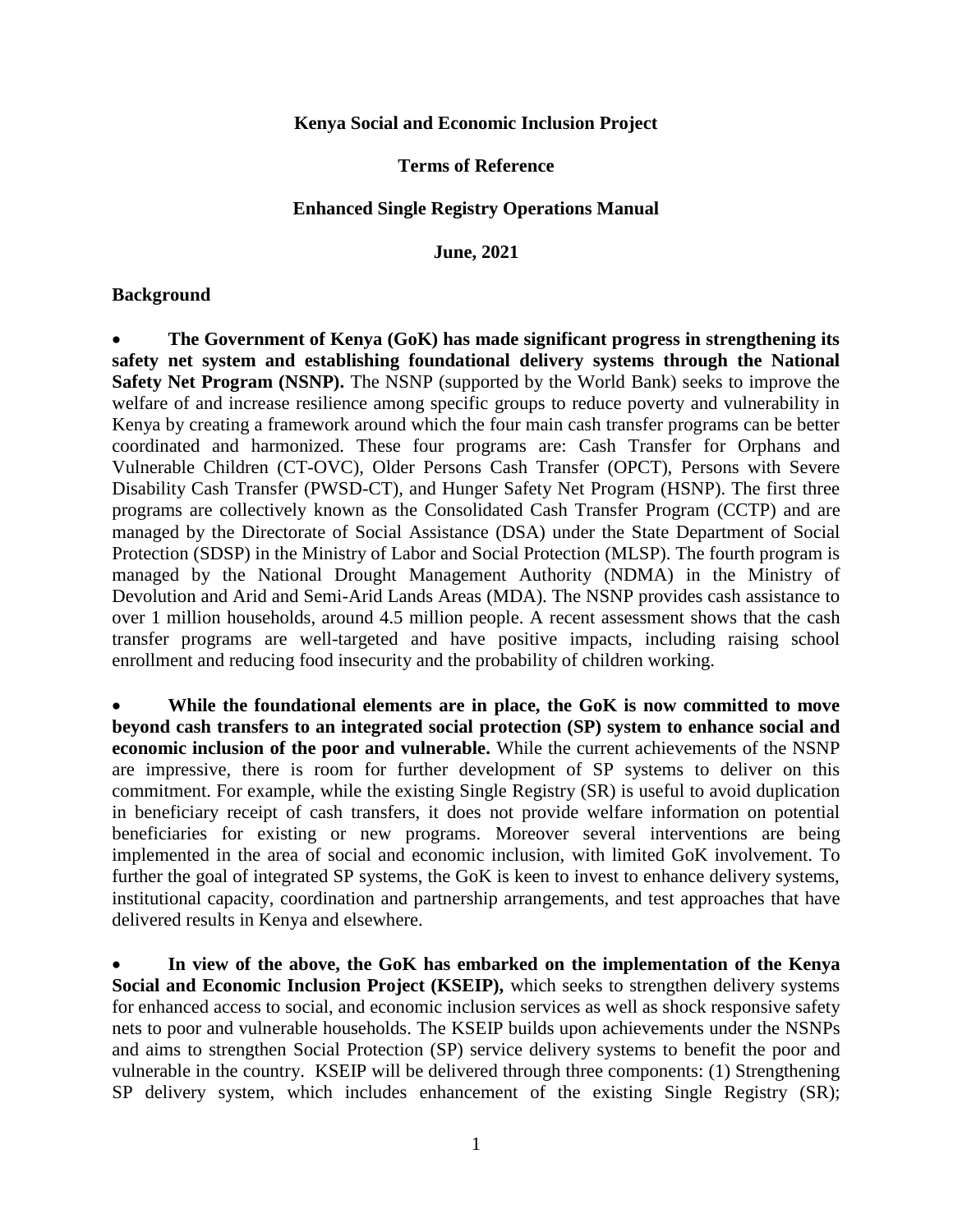improvements in beneficiary centric payments and Grievance and Case Management (G&CM) mechanisms; and strengthening institutional capacity for program management; (2) Increasing safety net beneficiaries' access to social and economic inclusion activities through expansion of nutrition sensitive safety net services (expanding the existing Nutrition Improvements through Cash and Health Education – NICHE – project); testing of economic inclusion interventions; and increasing health insurance coverage to NSNP beneficiaries through the National Hospital Insurance Fund; and (3) Improving the shock responsiveness of the safety net system by enhancing coverage and improved disaster risk financing and investments in the institutional arrangements for a timely response in the event of droughts. The KSEIP is financed through a US\$250 million IDA credit with DFID co-financing of GBP74.45 million was approved by the World Bank Board of Directors in November 2018. KSEIP is a five-year Investment Project Financing (IPF) operation with Disbursement Linked Indicators (DLIs).

 **To support the Government in the implementation of the KSEIP and in particular under component 1 on operationalization of the enhanced single registry (ESR)** there is need to provide high-level advisory support and technical expertise. . Under the KSEIP the Enhancement of the single registry will entail inclusion of a social registry module. This will enable the ESR to cover not only NSNP beneficiaries but also the potential beneficiaries for existing and new social protection interventions that the government and non-government organizations might want to introduce. The current crisis of COVID 19 that the country and World are facing has aptly demonstrated the need for an Enhanced single registry. It is envisaged that with such a registry in place, government and non-government organizations will be able to use it for any future shocks in a timely manner. To enable the MLSP operationalize activities under the ESR, technical assistance has been provided to develop an Operations Manual to guide in the implementation of activities**.** 

 **The current draft OM has been written by a consultant in line with the ESR Management Information System (MIS)** which is the backbone of both the data collection and data management aspects of the ESR. The current draft OM underwent validation in a workshop with broad participation from the SDSP; and also attended by the World Bank and other development partners. Based on the feedback provided in the workshop, new draft table of contents has been developed to improve the flow of the document.

# **Objective and Scope of Work**

### *Overall Objective*

 The aim of this consultancy is to improve and align the draft ESR operations manual to the country context to suit the implementers of ESR under the KSEIP.

### *Scope of Work*

a. An initial draft ESR Operations Manual is in place, however, there is need to restructure the flow of the information in line with the needs of the users while considering the local context. The OM includes guidelines for data collection, household listing processes, supervisor & enumerator guidelines, fieldwork planning, supervision of fieldwork and data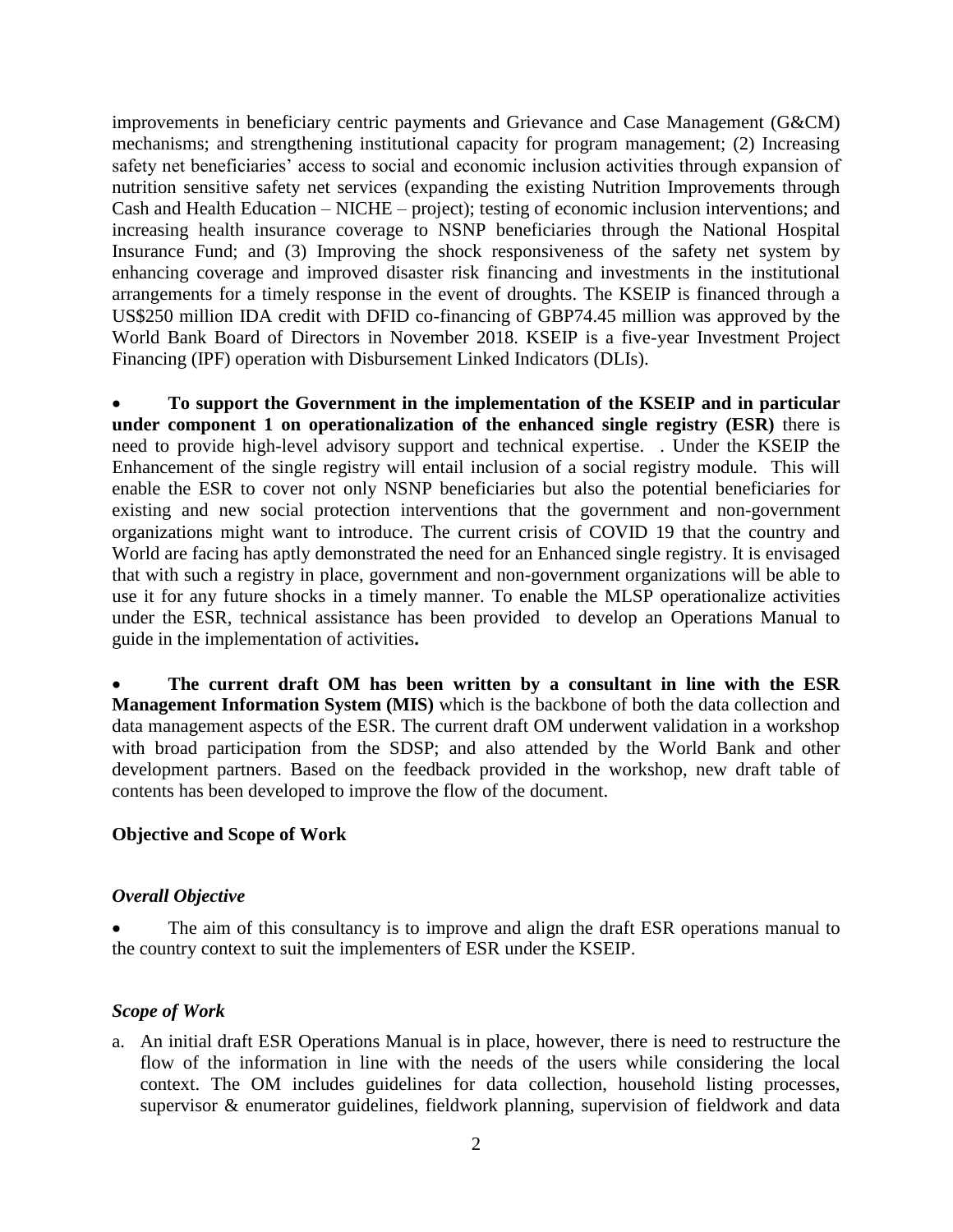quality, and  $3<sup>rd</sup>$  party quality assurance. It also describes the main parameters, and relevant organizational structures and coordination mechanisms. Further development of OM will be carried out in consultation with a variety of stakeholders from national level, county, subcounty, lower levels, specifically engagement of the county government and Ministry of Interior (county commissioners) and other key stakeholders for support and ownership.

Specifically, the consultancy will be expected to undertake the following:

- b. Review the draft ESR Operational Manual and related annexures and appendices along with other relevant materials such as the ESR strategy and HSNP data collection guidelines;
- c. Review operational/business processes for ESR data collection and related processes as described in the draft ESR operational manual and make any adjustments needed, based on the ground realities and the MIS, and
- d. Engage key stakeholders expected to participate in the ESR data collection both at the national, county and lower levels especially the county government and Ministry of Interior (county commissioners) to inform refining of proposed procedures in the draft ESR OM and build support and ownership for the process.

Some of the key areas to consider for further development/update/adjustments of the ESR Operations Manual include:

- i. Stakeholder roles and responsibilities, and processes for Planning and preparedness;
- ii. Logistics management for data collection;
- iii. HR management to support data collection;
- iv. Capacity building of government stakeholders on carrying out data collection;
- v. Bottom up planning by sub-counties, counties and national levels which includes communication, mobilization, data collection, operational monitoring and case management;
- vi. Communication and mobilization activities for ESR data collection while capturing the needs of various approaches (Census, Mass Registration & on demand) to registration;
- vii. Listing of households at program offices/temporary sites as applicable;
- viii. Door to door data collection using the digitized harmonized targeting tool (the questionnaire);
- ix. Continuous registration of households once the main registration exercise is completed;
- x. Offline and online data synchronization for verification of data;
- xi. Day to day supervision of data collection at the local, Sub-County, County and national levels for quality assurance and management of the field activities;
- xii. Day to day data validation on sampled basis to assess for collected data accuracy;
- xiii. Regular coordination meetings at all levels;
- xiv. Progress monitoring and performance review of ESR registration teams;
- xv. Entry & exit meetings in areas for data collection by involving local stakeholders;
- xvi. Third party quality assurance of ESR data;
- xvii. Data Management including storage, quality assurance, analysis, security, protection and privacy Updates, Complaints & case management;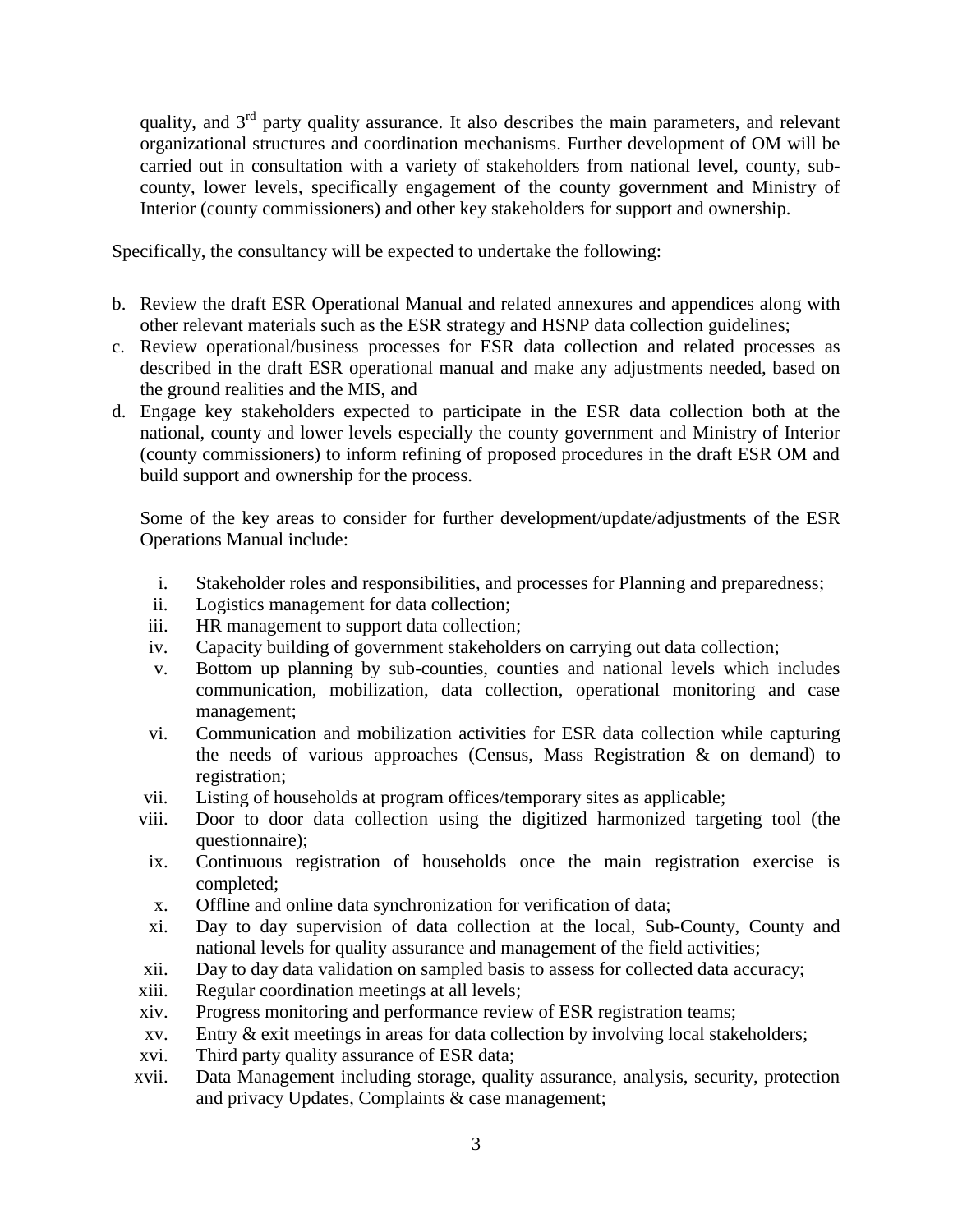- xviii. Help in development of ESR data collection training materials, and
	- xix. Undertake any other areas of support to ensure production of a feasible ESR OM.

## **Deliverables**

The Consultant will deliver the following:

- An inception report with a clear roadmap on undertaking the exercise;
- The revised Enhanced Single Registry Operations Manual for data collection that is adjusted based on the user needs and recommendations;
- Refined Supervisor, data validators and Enumerator Guidelines on Data collection, and
- Advisory and technical support on data management section of the draft OM and other OM issues as needed to operationalize the OM for field operations

## **Payment Schedule**

- 15% shall be paid upon submission of an inception report with a clear roadmap on implementation of the exercise;
- 40% shall be paid up on submission of the first draft ESR OM that includes Supervisor, Validator and Enumerator guidelines,
- 35% shall be paid upon submission of a second draft ESR OM that incorporates stakeholder inputs on the first draft and the data management section; and
- 10 % shall be paid on submission of the Final accepted ESR Operational Manual.

# **Duration**

The consultancy is for a period of 90 staff days expected to commence from July, 2021 to October, 2021.

### **Location of the Assignment**

The consultant will be based at the National Social Protection Secretariat (NSPS) offices and will expect to work both at the Headquarters and in the field. Field trip expenses will be catered for by the Ministry.

# **Reporting**

 The consultant will report directly to the head of the National Social Protection Secretariat. The consultant will be expected to work closely with the team in charge of the Enhanced Single Registry and the KSEIP MIS Technical Working Group and in consultation with the World Bank task team leader for KSEIP and other relevant stakeholders in the ESR operations.

### **Clients input**

 The National Social Protection Secretariat will provide office space with equipment and furniture among other logistical support necessary for office operations. Any other additional